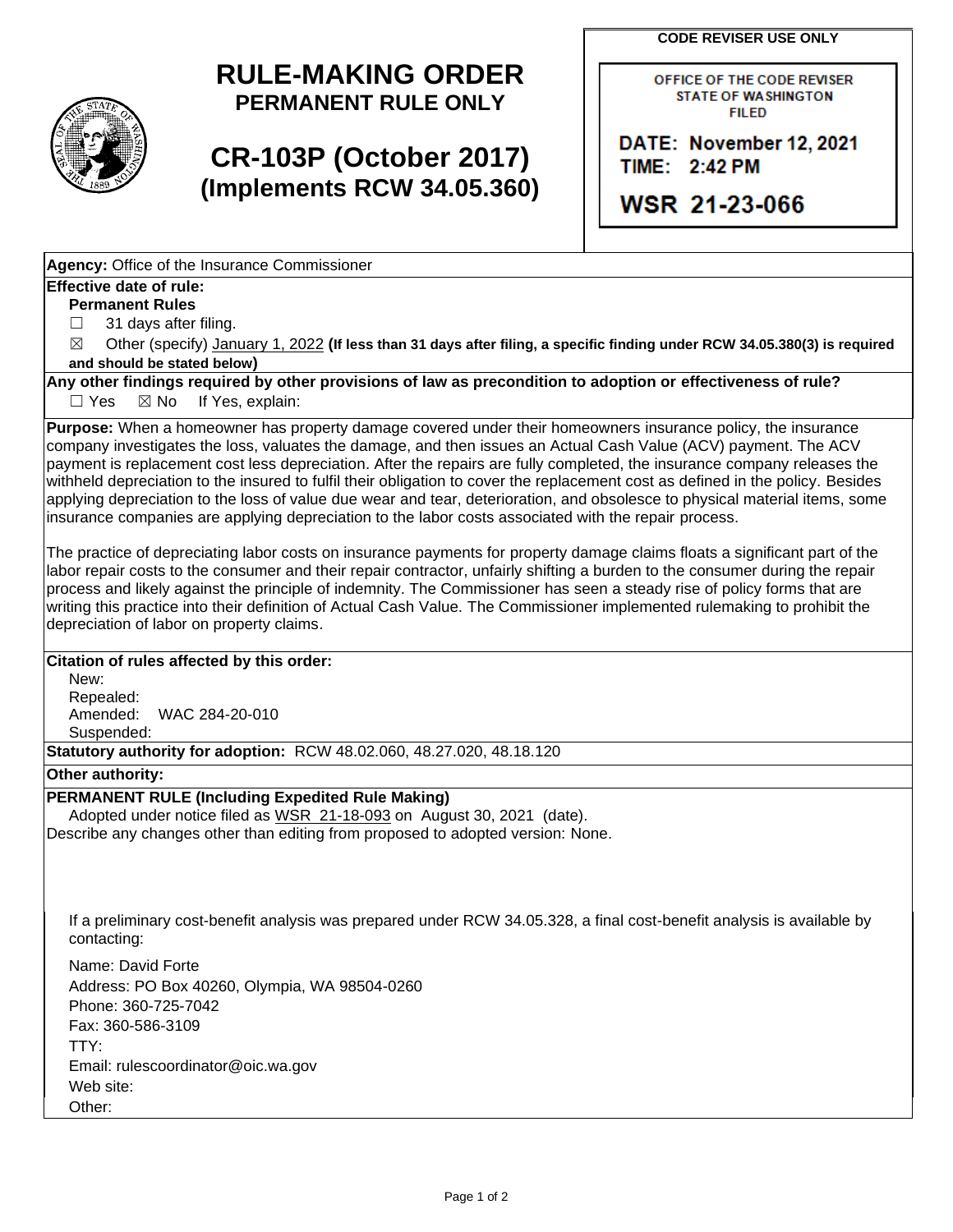| If any category is left blank, it will be calculated as zero.<br>Note:<br>No descriptive text.                                         |            |            |              |              |          |  |
|----------------------------------------------------------------------------------------------------------------------------------------|------------|------------|--------------|--------------|----------|--|
| Count by whole WAC sections only, from the WAC number through the history note.<br>A section may be counted in more than one category. |            |            |              |              |          |  |
| The number of sections adopted in order to comply with:                                                                                |            |            |              |              |          |  |
| Federal statute:                                                                                                                       | New        |            | Amended      |              | Repealed |  |
| Federal rules or standards:                                                                                                            | New        |            | Amended      |              | Repealed |  |
| Recently enacted state statutes:                                                                                                       | New        |            | Amended      |              | Repealed |  |
| The number of sections adopted at the request of a nongovernmental entity:                                                             |            |            |              |              |          |  |
|                                                                                                                                        | <b>New</b> |            | Amended      |              | Repealed |  |
| The number of sections adopted on the agency's own initiative:                                                                         |            |            |              |              |          |  |
|                                                                                                                                        | <b>New</b> |            | Amended      | $\perp$      | Repealed |  |
| The number of sections adopted in order to clarify, streamline, or reform agency procedures:                                           |            |            |              |              |          |  |
|                                                                                                                                        | <b>New</b> |            | Amended      |              | Repealed |  |
| The number of sections adopted using:                                                                                                  |            |            |              |              |          |  |
| Negotiated rule making:                                                                                                                | New        |            | Amended      |              | Repealed |  |
| Pilot rule making:                                                                                                                     | New        |            | Amended      |              | Repealed |  |
| Other alternative rule making:                                                                                                         | New        |            | Amended      | $\mathbf{1}$ | Repealed |  |
| Date Adopted: November 12, 2021                                                                                                        |            | Signature: |              |              |          |  |
| Name: Mike Kreidler                                                                                                                    |            |            | Mihe Kreiche |              |          |  |
| <b>Title: Insurance Commissioner</b>                                                                                                   |            |            |              |              |          |  |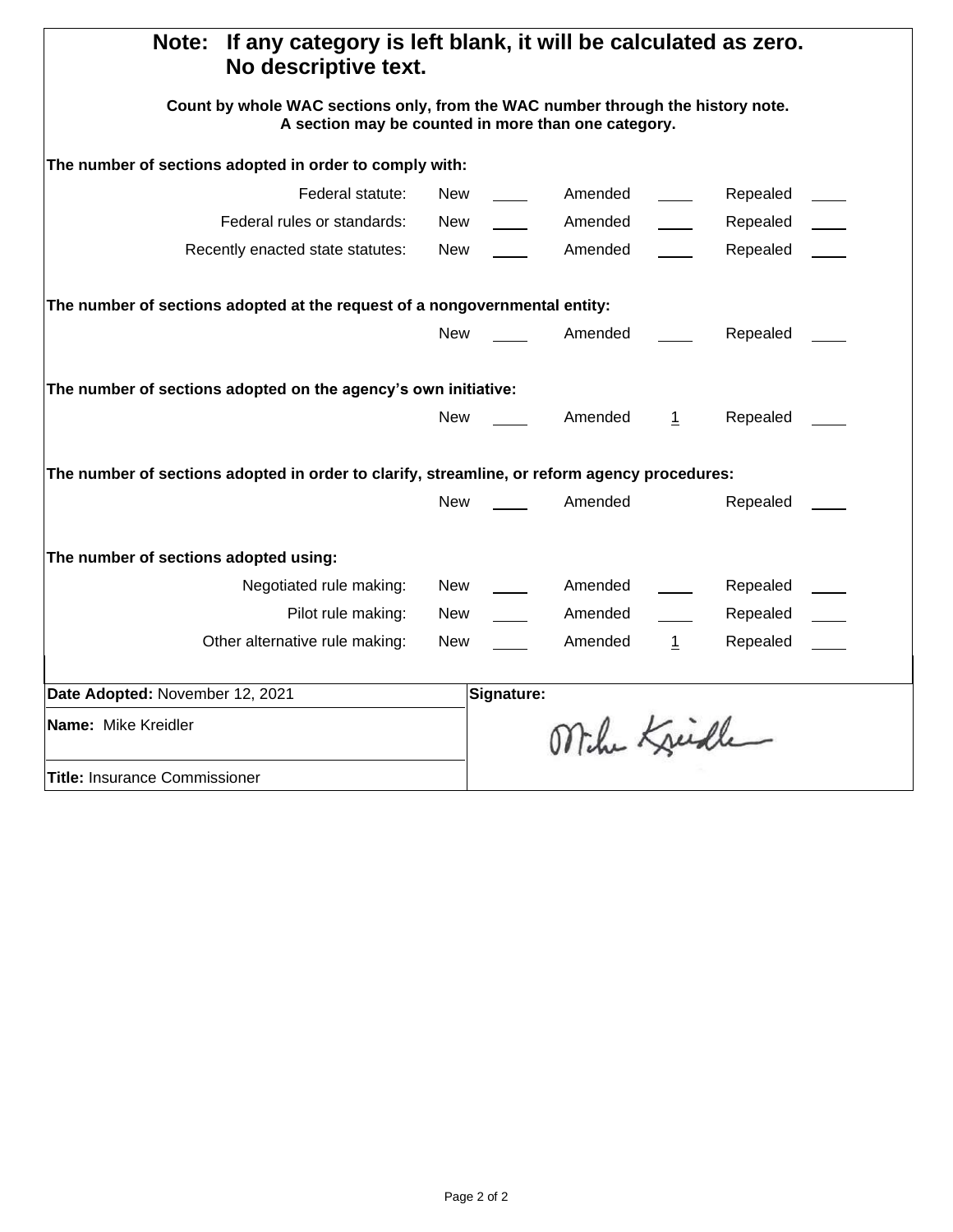**WAC 284-20-010 Standard fire policies.** (1) This regulation is promulgated pursuant to RCW 48.18.120(1) to define and effect reasona- ble uniformity in all basic contracts of fire insurance.

(2) All policies which include coverage against loss or damage by fire are hereby defined to be basic contracts of fire insurance unless<br>they come within the scope of insurance code provisions, or regulations adopted by the commissioner, providing that they may be regarded

as marine, inland marine, vehicle, or casualty policies.<br>(3) Except for the provisions of the next succeeding three paragraphs, no company shall issue any basic contract of fire insurance covering property or interest therein in this state other than on the form known as the 1943 New York Standard Fire Insurance Policy, herein referred to as the "standard fire policy": Provided, however, that such form shall be modified to conform to RCW 48.18.290 with respect to the number of days' notice of cancellation required. In addition, such form shall be modified as necessary to conform to WAC 284-20-020 with respect to inception and expiration times. Such modifications may

be by endorsement.<br>(a) Insurers issuing a standard fire policy pursuant to this regulation are hereby authorized to affix thereto or include therein a written statement that the policy does not cover loss or damage caused by nuclear reaction or nuclear radiation or radioactive contamination, all whether directly or indirectly resulting from an insured peril un-<br>der said policy: Provided, however, that nothing herein contained shall be construed to prohibit the attachment to any such policy of an endorsement or endorsements specifically assuming coverage for loss or damage caused by nuclear reaction or nuclear radiation or radioactive contamination provided such assumption clause has been filed with and approved by the commissioner in accordance with RCW 48.18.100.

(b) The pages of the standard fire policy issued pursuant to this regulation may be renumbered and the format rearranged for convenience in the preparation of individual contracts, and to provide space for the listing of rates and premiums for coverages insured thereunder or under endorsement attached to or printed thereon, and such other data as may be conveniently included for duplication on daily reports for

office records.<br>(c) As an alternative form, a form written in clear, understandable language, which provides terms, conditions and coverages not less favorable to the insured than the "standard fire policy," may be used. Such alternative form may be incorporated in or integrated within a<br>form providing other or additional coverages, as, for example, a homeowners policy or a special multiperil policy. The intent of this sub-<br>section is to permit understandable plain language policies and package policies without diminishing any rights an insured would have under the 1943 New York Standard Fire Insurance Policy.

(d) By use of such alternative form, an insurer certifies that it is not less favorable to the insured than the "standard fire policy." If, in the adjustment of claims, any provision of the "standard fire policy" applicable to such claims is found to be more favorable to the insured than the alternative form used, then provisions of the "standard fire policy" shall govern.

(4) Except for the intrinsic labor costs that are included in the cost of manufactured materials or goods, the expense of labor necessa-<br>ry to repair, rebuild, or replace covered property is not a component